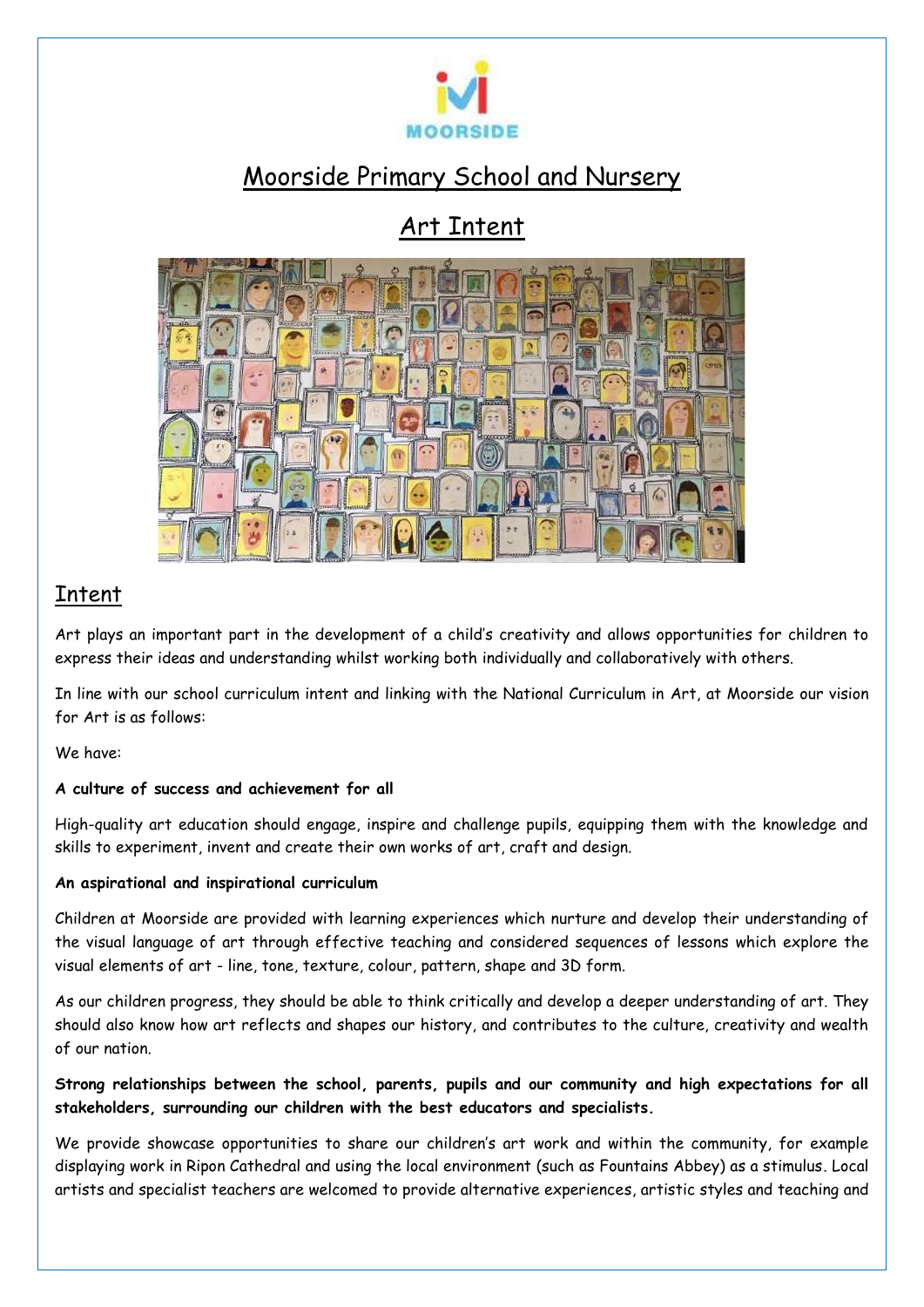learning opportunities. We use Kapow Primary as a high-quality resource to model techniques through teaching videos provided by reputable and professional artists.

#### **A whole school inclusive and nurturing ethos**

We value art as an essential part of our children's entitlement to a broad, and balanced curriculum. Art provides our children with the opportunities to develop and extend skills and express their individual interests, thoughts and ideas.

The aim within the National Curriculum 2014 is that all pupils:

- Produce creative work, exploring their ideas and recording their experiences
- Become proficient in drawing, painting, sculpture and other art, craft and design techniques
- Evaluate and analyse creative works using the language of art, craft and design
- Know about great artists, craft makers and designers, and understand the historical and cultural development of their art forms.

### **Implementation**

The teaching and implementation of the Art Curriculum at Moorside is based on National Curriculum objectives and ensures a well-structured approach to this creative subject. At Moorside, Art is taught through our Kapow Primary planning, which is adjusted to match the needs and stages of our children. This high quality and interactive resource allows for the progression of skills and creativity, and supports the development of experimentation and deeper understanding. Lessons are carefully planned by teachers and link to our different subjects and themes, which in turn promotes depth of knowledge and progression across the whole curriculum. For example, In Upper Key Stage 2, the children wrote biographies on William Morris whilst learning about his art during the Victorian era, which was their History topic, involving the study of Victorian buildings and décor. Where possible, educational visits are included in the delivery of art to help support and develop enhanced learning experiences. In the past, an educational visit to Beamish has enabled our children to see William Morris wallpaper in their replica houses. We ensure that diversity is celebrated within our Art curriculum, by learning about and celebrating art and artists from a range of cultures, for example Beatriz Milhazes, who is from Brazil. The pupils in Key Stage one learned about her work to link with their Geography focus on South America.

## Early Years Foundation Stage

Expressive Art and Design is one of the 7 areas of learning in the Early Years and Foundation Stage. Pupils explore and use a variety of media and materials through a combination of child initiated and adult directed activities. They have opportunities to learn to:

- Learn about different artists throughout the year
- Explore the textures, movement, feel and look of different media and materials
- Respond to a range of media and materials, develop their understanding of them in order to manipulate and create different effects.
- Use different media and materials to express their own ideas
- Explore colour and use for a particular purpose
- Develop skills to use simple tools and techniques competently and appropriately
- Select appropriate media and techniques and adapt their work where necessary

### Key stage 1

Pupils are taught:

- To use a range of materials creatively to design and make products
- To use drawing, painting and sculpture to develop and share their ideas, experiences and imagination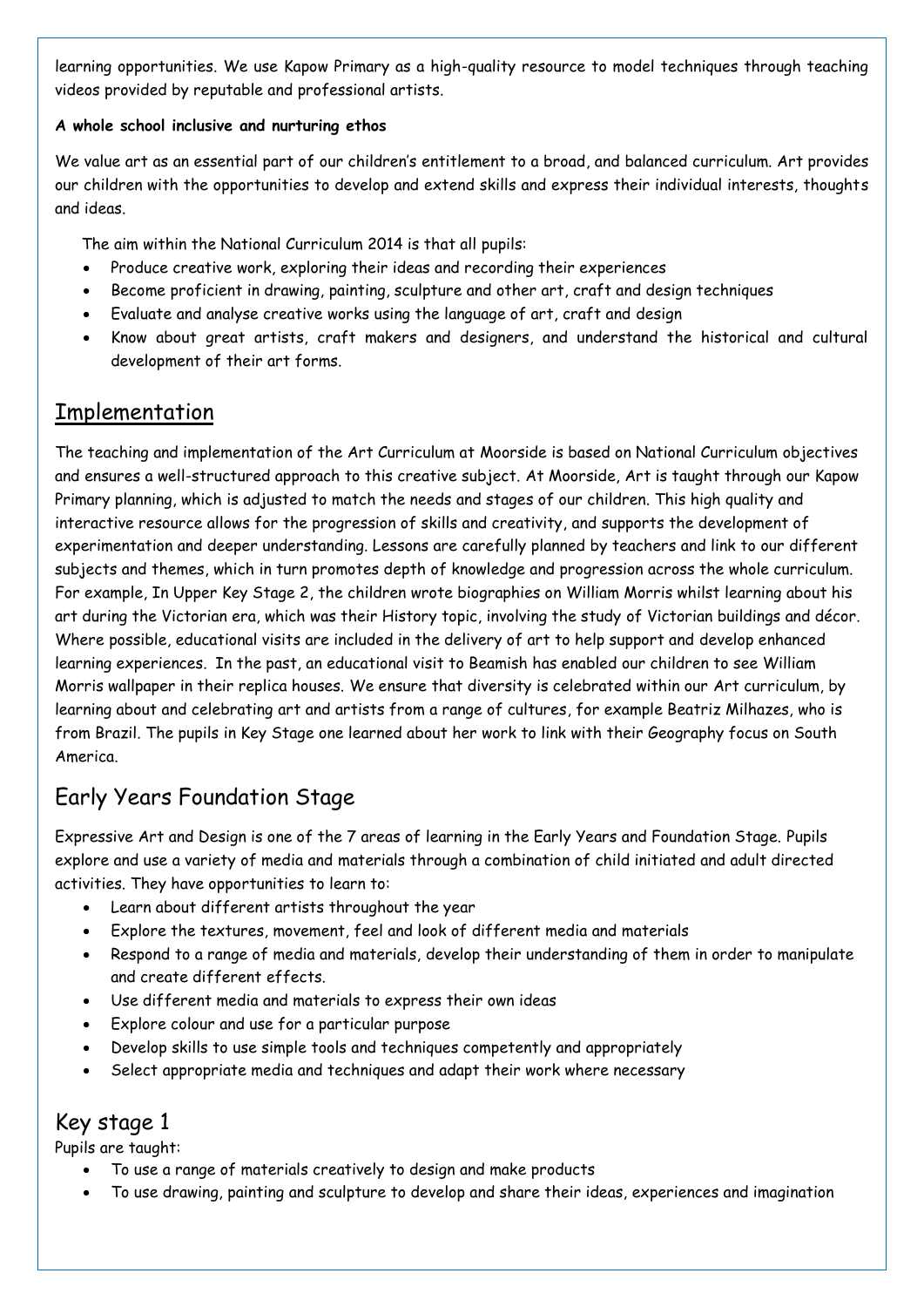- To develop a wide range of art and design techniques in using colour, pattern, texture, line, shape, form and space
- About the work of a range of artists, craft makers and designers, describing the differences and similarities between different practices and disciplines, and making links to their own work.

# Key stage 2

Pupils are taught:

- To develop their techniques, including their control and their use of materials, with creativity, experimentation and an increasing awareness of different kinds of art, craft and design.
- To create sketch books to record their observations and use them to review and revisit ideas to improve their mastery of art and design techniques, including drawing, painting and sculpture with a range of materials [for example, pencil, charcoal, paint, clay]
- About great artists, architects and designers in history.

### Assessing Impact

Ongoing assessments take place throughout the year using children's sketch book work and photos of final pieces. Target Tracker is used in Years 1-6, so that outcomes are recorded to indicate as to whether children are working towards, working at or exceeding the expected standard for their age group. Teachers use this information to inform future lessons; ensuring children are supported and challenged appropriately. This data is analysed on a termly basis by the subject leader and in conjunction with senior leaders, to inform and address any trends or gaps in attainment.

### Intended Impact

Our Art Curriculum is of a high quality, it is well thought out and planned to demonstrate progression throughout and across each key stage. If children are reaching age related expectations, they are deemed to be making good or better progress or reaching a level of greater depth. In addition, we measure the impact of our curriculum through the following areas:

- A reflection on standards achieved against the planned outcomes
- Children achieving age related expectations in art at the end of each year
- Retention of knowledge about the range of artists they have studied
- The application of skills they have learned in other curriculum areas
- Pupil conferencing about their learning; which include discussion of their thoughts, ideas, processing and evaluations of work which the children have undertaken in lessons

## Providing a purposeful catch up curriculum in Art

As part of our offer for remote learning, our children were exposed to a range of Art topics. Resources for such topics were provided through learning packs, however modelling of specific skills and techniques are deemed to be more effective through face to face teaching. As part of our Covid recovery curriculum, we continue to offer a balanced curriculum and have reviewed our planning to include the recommendations from the guidance from the DfE in July 2021, 'Teaching a Brad and Balanced Curriculum for Education Recovery [\(https://assets.publishing.service.gov.uk/government/uploads/system/uploads/attachment\\_data/file/1003469/](https://assets.publishing.service.gov.uk/government/uploads/system/uploads/attachment_data/file/1003469/Teaching_a_broad_and_balanced_curriculum_for_education_recovery.pdf) Teaching a broad and balanced curriculum for education recovery.pdf)